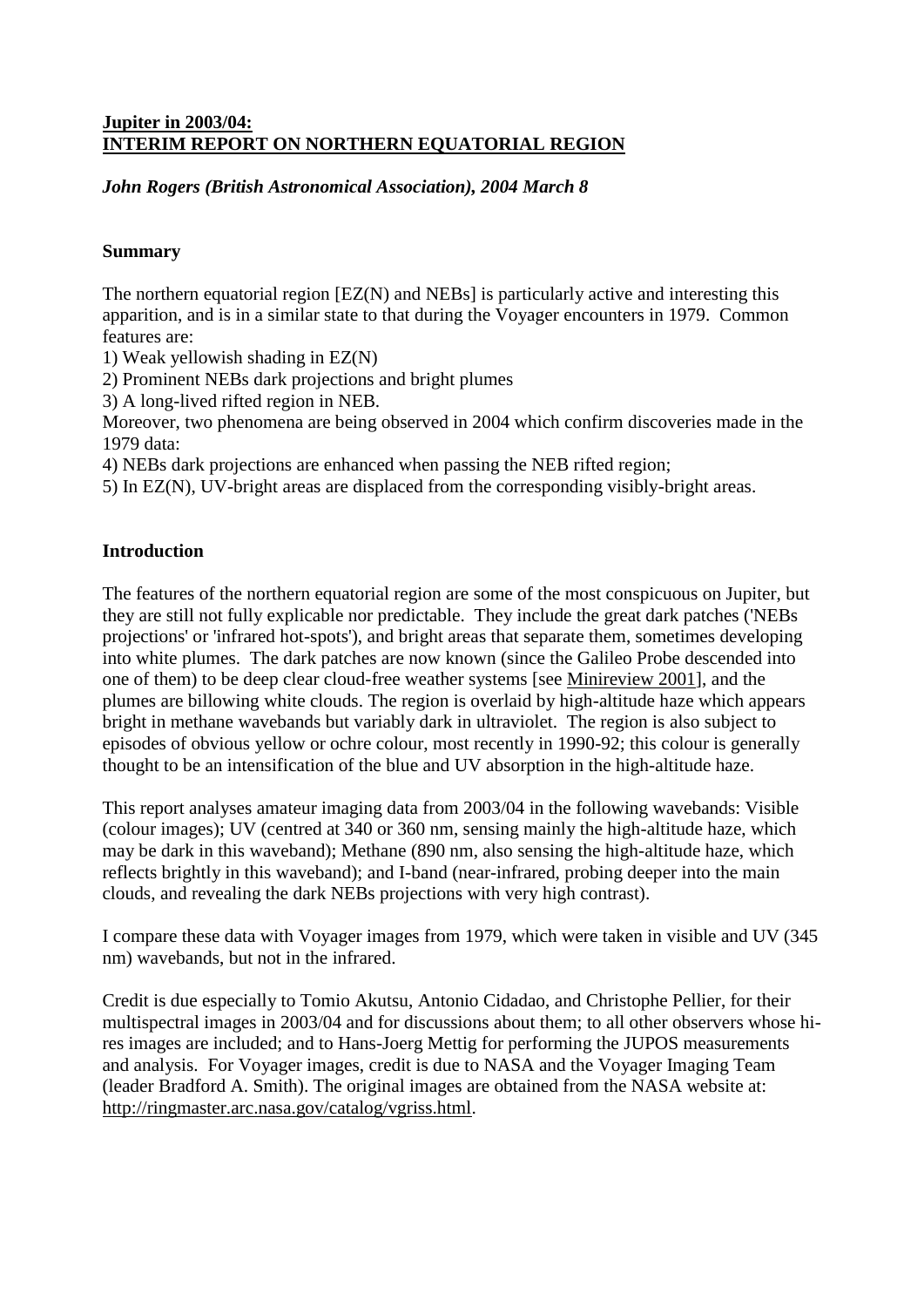### **Analysis**

## **1) Weak yellowish shading in EZ(N)**

For most of the last 10 years, this pale yellowish shading has been evident in visible-colour images, and confirmed by the comparative darkness of EZ(N) in violet and (esp.) UV images. (Fig.1) It was absent in 2000/2001, when the whole EZ became bright white, but it became quite strong in 2001/02, and seems to be quite strong again in 2003/04.

This coloration is not strong enough to be seen by visual observers, so it does not qualify as a distinct coloration event. Thus the situation is at first glance very different from that in 1979, when there was strong yellow-orange colour over much of the EZ. However the difference is mainly in the EZ(S); the coloration in EZ(N) is actually quite similar in 1979 and 2004. (Recall that Voyager pictures are usually shown with exaggerated redness.) In both apparitions, the mixture of background colour, intricate festoons, and active plumes, produces a beautiful network of blue-grey, white, and yellow streaks in EZ(N).

*Discussion*: Although yellow coloration is generally thought to be in the high-altitude haze layer, there is no evidence that this layer is thicker than usual in 2004. Visible colour images do not suggest that the colour obscures other features, and methane images do not show any new reflective layer – in fact many of the dark NEBs projections are unusually prominent in methane images this apparition. This suggests that we are seeing a change in colour (increased blue and UV absorption) but not an increase in thickness of the high-altitude haze layer.

Fig.1: Examples of images in colour and UV by Akutsu, 2000-2004. All images in this report have south up.

### **2) Prominent NEBs dark projections and bright plumes**

The array of dark bluish plateaux and projections and festoons on NEBs in 2004 is fairly typical, but perhaps more prominent than for several years. This is partly because the yellowish shading highlights the bright whitish areas between the projections, and some of these are active plumes (i.e. with a small bright core). The situation was the same in 1979, and in both years there are about 11 of the dark projections spaced around the NEBs. (See Fig.2: JUPOS chart, 2003/04, with the main persistent features marked and given provisional letters [a-h, k,l,m].)

Fig.2 shows that these features all have an exceptionally slow drift this year: they are retrograding at DL1  $\sim$  +7 to +14 deg/month relative to System I. (This was not the case in 1979.)

Fig.2: Superimposed JUPOS charts for lats.+4/+7/+10 deg.N, 2003/04, with provisional nomenclature for the major NEBs projections.

# **3) A long-lived rifted region in NEB.**

This was first identified by Mettig from his JUPOS charts of white spots in the NEB. Fig.3 includes the chart from 2003 Nov. to 2004 Jan., and identifies a 'source' white spot(s) (or rift) with  $DL2 = -3.6 \text{ deg/day}$ , which has produced at least 4 spots (or spot-groups or rifts) with  $DL2$  $\sim$  -5.7 deg/day. The source was at L2  $\sim$  0 around Dec.3, when it seemed to become more active; and at L2  $\sim$ 180 around 2004 Jan.18. Moreover the 'source' spot(s) are all between +11/+13 deg.N, whereas the more-prograding spots are distributed between +9/+12 deg.N.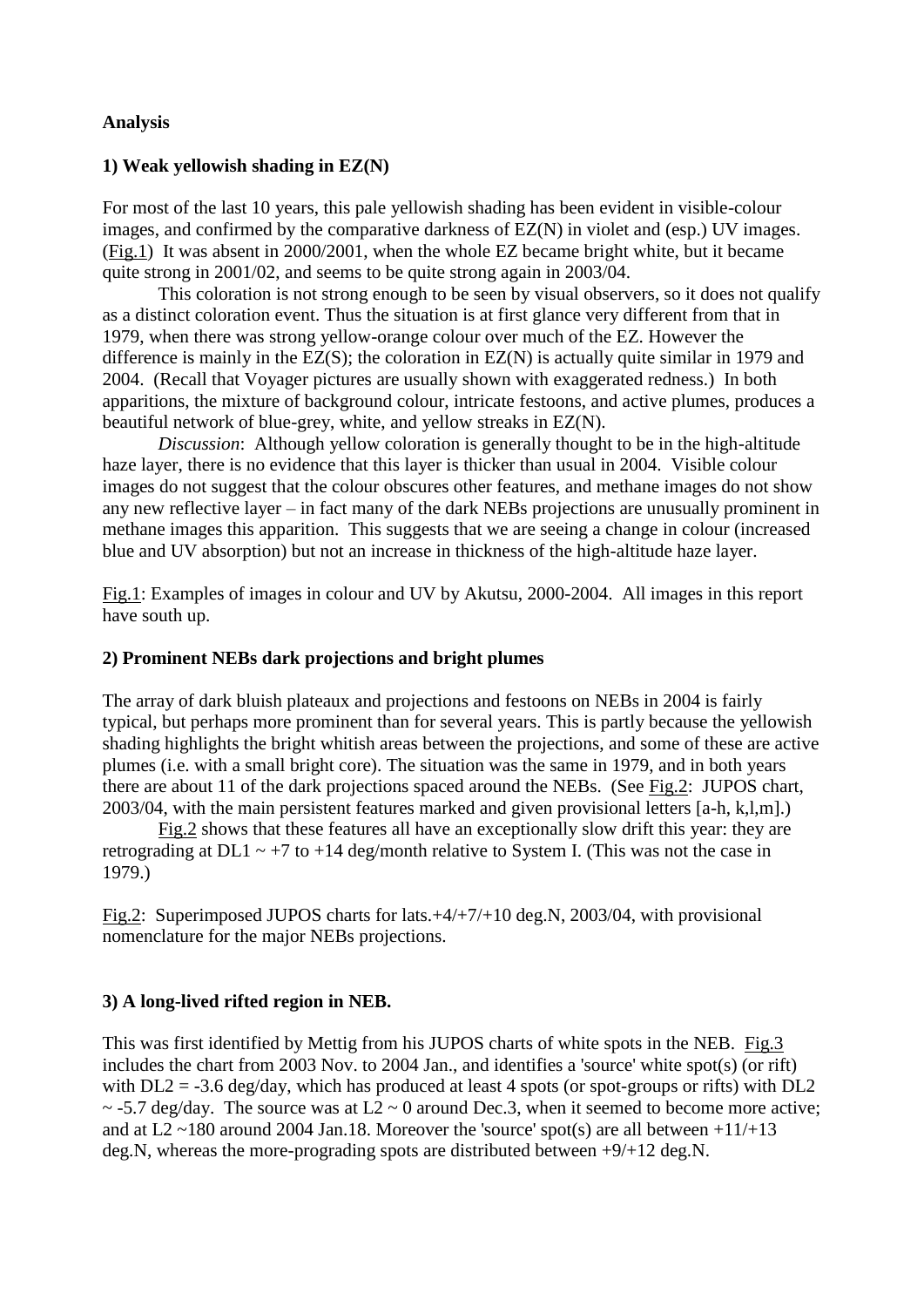Compilations of images were made to examine the structure of the source region. The first set, comprising the few suitable images from 2003 Dec., each showed a bright spot in the \*southern\* half of NEB near the proposed source. Although these spots may have been temporary clouds billowing from the source (as their positions are quite scattered), their latitude (11 to 13 deg.N) agrees with the drift rate for the source. There was also a subtle rift extending Nf. from the arrowed spot in each case, probably representing minor disturbance spreading Nf. from the source. From mid-Dec. the rift became more conspicuous (**Fig.4**: green zigzag underlining), but its drift implies that the focus of the disturbance was still at the same latitude. The rift developed rapidly: by mid/late Jan., 2004, there was a long white rift spanning and preceding the source region (Fig.5). This was passing the GRS ( $\overline{L2} \sim 90$ ) in mid-Feb., and is still prominent in March.

The charts for 2002/03 (also in Fig.3) also showed many rapidly-moving white spots or rifts, between +9/+12 deg.N. It is possible that these were arising from the same source region, but it was not clearly defined. In contrast the chart for 2001/02 (not shown) showed most spots moving more slowly, from a persistent rifted region with DL2 ~-0.9 deg/day at +12/+13 deg.N, but more rapid and southerly rifts arising from it. Overall, the JUPOS analysis over the past few years provides a hi-res database of such spots which clearly shows the gradient of speed with latitude across the NEB.

In 1979, there was also a persistent rifted region, but it was centred slightly further north and moved more slowly,  $DL2 = -0.9$  deg/day. Then as now, individual white spots were observed arising within it and accelerating to faster speeds, as dramatically shown in the Voyager movies [Smith et al., 1979; Book p.124]. This rifted region had arisen in 1977; it gradually expanded until it was ~120 deg. long in 1981, and by 1982, rifts could be seen at any longitude.

*Discussion*: Rifts in the NEB are turbulent cyclonic disturbances; the white spots are erupting white clouds which include thunderstorms. The nature of these persistent active regions, which generate transient rifts propagating p. (to S) and probably f. (to N), is mysterious and could be illuminated by further observations of the present one.

Fig.3: JUPOS chart of NEB rifts, 2002-2004 (by Hans-Joerg Mettig). This shows longitudes of all white spots in the NEB, colour-coded for each one-degree band of latitude, in a longitude system moving at  $DL2 = -5.0$  deg/day.

Fig.4: Alignment of images in 2003 Dec.-2004 Jan. Dark NEBs projections are lettered as in Fig.2, and the NEB rifted region is underlined with green zigzag. [2003Dec\_EqRset]

Fig.5: Alignment of images in 2004 Jan. [2004Jan\_EqRset2]

### **4) NEBs dark projections are enhanced when passing the NEB rifted region.**

I had previously reported that the dark patches/projections on NEBs are often intensified or enlarged or disrupted as they pass NEB rifts, as observed both visually and in Voyager images [JBAA, 1988; book p.139-141]. Few such interactions have been observed in recent years because the NEBs projections and/or the NEB rifts have not been sufficiently regular and persistent. The prominence of both in the present apparition affords an opportunity to look for these interactions again.

Indeed, compilations of images from 2003 Dec. and 2004 Jan. show several such interactions. (See Fig.2 for tracking of NEBs projections, and Fig.4 to Fig.7 for alignments of the Eq.R. in images.) The first enhancement noted was of proj. e (Jan.5), when passing a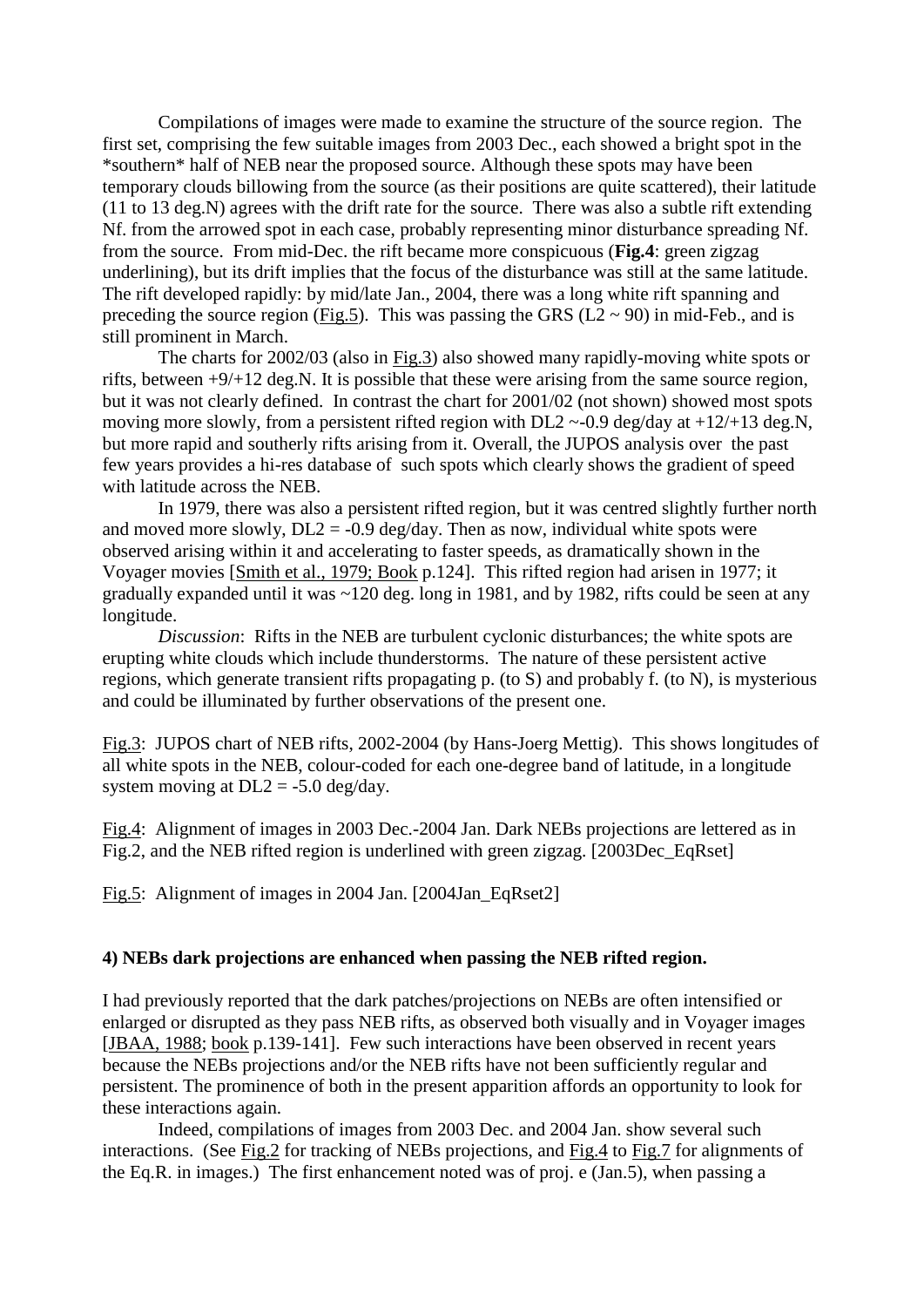secondary rift some way p. the persistent one. Proj. g was also enhanced, very briefly when passing the main rifted region (Dec.27), then again much later (Jan.16). A classic example of enhancement of a projection as it passed the rifted region was proj. m (Jan.25); having become large and dark, it acquired a white core to become an active plume (Feb.1). Meanwhile proj. b, a long low plateau starting to pass the rifted region, was split by a new white spot (Jan.24) converting the p. half (proj.b1) into a bright-cored plume; this also merged with disrupted proj.a, p. it, so the whole sector was very disturbed as it continued to pass the rifted region, including intensification of dark proj. b1 (Feb.13). There were also continuing changes in projections which had already passed the rifted sector, i.e.lying p. it: thus proj. k dissipated (Feb.10) but revived (Feb.12). Fig.7 shows the rifted region in late February but there were no further enhancements of projections there at that time. (However a notable colour difference is appearing in the NEB, which is greyish p.the rifted region but quite reddish-brown f. it.)

The enhancement of proj. m is shown in detail in Fig.8, in I-band and methane wavebands as well as visible colour. In visible and I-band, the apparent enhancement is mainly due to new white spots which appeared p.and f. the dark projection, enhancing it by contrast, and extension of the dark projection into the belt, but no extension southwards. However both the dark projection and its festoon to Sf. also became darker in I-band, and apparently in visible colour (though these impressions could be susceptible to the image-processing). In methane, on the other hand, the formerly invisible projection appeared as a very dark feature extending even further south than the visible counterpart. This suggests that disruption of the overlying haze layer was a major part of the intensification in all three wavebands.

This can be compared with the account of another such enhancement given from Voyager images in 1979 [JBAA, 1988; book p.139-141]. The changes in visible shape were not the same, and this testifies to the very dynamic effects that these rifted regions have on the NEBs projections.

Fig.6: Alignment of images in 2004 Feb. [2004Feb\_EqRset]

Fig.7: Alignment of images in 2004 Feb., continued, p.the GRS. This also shows the origin of the new South Equatorial Disturbance. [2004Feb\_EqRset-cont-pGRS]

Fig.8: Detail of the enlargement of projection m, at different wavelengths, aligned in latitude. [NEBs\_m\_enlarge]. I-band shows detail within the main cloud layer; the methane waveband shows hazes above the main cloud layer.

#### **5) In EZ(N), UV-bright areas are displaced from the corresponding visibly-bright areas.**

In 2004, this phenomenon was discovered by T. Akutsu in his UV (340 nm) images, which mainly view the haze layer above the main clouds. Whereas white bays are seen at matching locations in visible, I-band, and methane images, in UV they are displaced f., sometimes even overlying the next visibly dark projection. This is especially evident in Akutsu's images on Jan.25, 27 (Fig.9), Feb.10 (Fig.10), and Feb.12.

That these UV-bright areas have not been remarked on before may be largely because the quality of the images has been improving, but also perhaps because these features are particularly conspicuous this apparition. These bright areas are all among the projections which are passing, or have recently passed, the rifted region (Fig.5, Fig.6). These bright bays are particularly prominent in visible light but are mostly not active plumes. In fact, active plumes L and b1 are bright in UV at the same location as in visible light. Other good images (including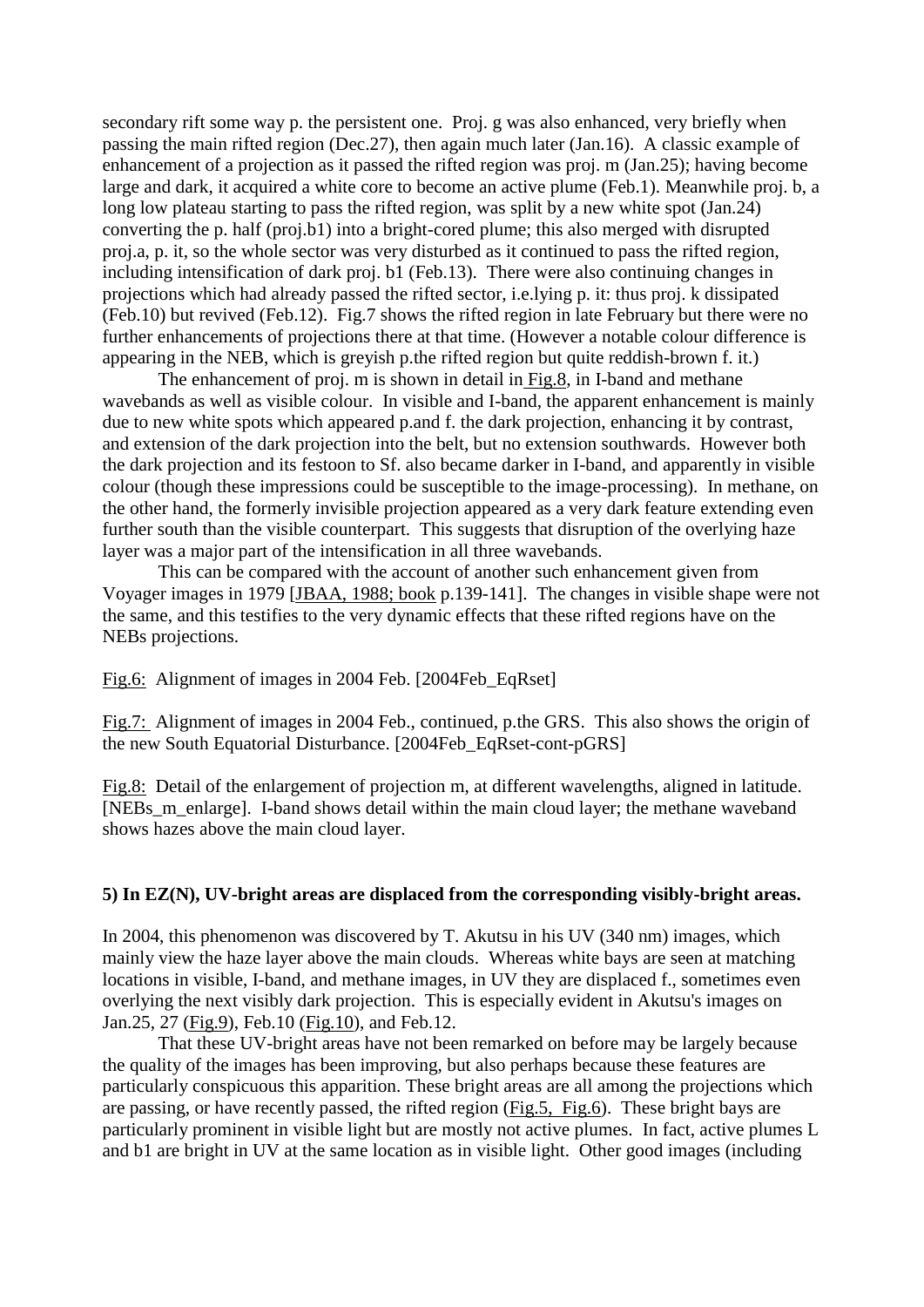some by C. Pellier and D. Peach), in regions with 'normal' dark projections but no bright white bays, do not show prominent UV-bright areas.

In 1979, exactly 25 years earlier, the same mismatch can be seen in Voyager images. Fig.11 shows one rotation of the planet on 1979 Jan.26, during Voyager 1's approach. Of the 11 spaces between the 11 projections, 4 show distinct misalignment in UV (marked \*). If reduced to the same resolution as ground-based images, the misalignment would be very similar to that observed in 2004. It occurs because the p. part is darker in UV than visible, whereas the f. edge is further f. in UV, sometimes overlying the next visibly-dark projection. Some of the UV borders are ragged with streaks, presumably in the high-altitude haze. The 4 bright bays in question appear prominent but largely undisturbed. One lies just p. the rifted region (which is alongside the GRS), which may well have enhanced the dark projections flanking it; the other three are elsewhere. In contrast, two active plumes (marked P) coincide in UV and visible, also as in 2004, and are very bright in UV.

*Discussion on displacement of UV-bright areas:* The UV-visible misalignment is not entirely surprising as the dark projections, being bluish, are known to be virtually invisible in blue and UV light, and the UV images view the haze layer overlying them. However one might have expected that the bright areas would correspond to the circulations between them and would therefore coincide in all wavelengths. It is generally thought that the visibly bright patches are circulation cells that lie between the dark NEBs projections [see Minireview, 2001, and Fig.12].

To investigate whether the UV pattern was due to any detectable flow or circulation in these cells, I assembled movies of the 3 consecutive mismatched bright areas on 6 consecutive rotations, 1979 Jan.26-28, in UV and green images (data not shown). Although there are some changes in UV appearances (in the streaks around the UV-bright areas), which are not correlated with visible changes, there is no sign of systematic motion. This is consistent with previous studies of the Voyager visible-light images; even Galileo, with targeted imaging on shorter timescales, found only incomplete evidence of the inferred motions, though consistent with UV and visible streak patterns (Fig.12). The inferred motions may well be present but not revealed by resolvable features.

So I suggest that the UV-visible misalignment is due to UV albedo of the haze layer (Fig.12,A): UV-dark ('yellowish') in the p. parts of the circulation cells, but UV-bright ('white') in the f. parts, which may overlie the adjacent blue-grey festoons. (Perhaps the haze particles reside at high altitude for different times in the p. and f. parts.) The methane images look different because the haze layer is always bright in methane bands, but it is partly transparent in the near-IR, at least at some times and places (esp. 2004), so the cloud-free dark projections can be seen through it. It is possible that major misalignments only appear when there is yellowish colour, i.e. enhanced UV absorption, as in 1979 and in 2004.

The situation with an active plume is different (Fig.12,B): the whole white plume is UVbright. This may be due to white particles wafted up in the plume. The visual impression that white cloud could be expanding up and away in the f. direction has been confirmed from Voyager images [Hunt et al., 1981; JBAA, 1988; book pp.141-143]. One plume front was tracked [JBAA, 1988] as it happened to coincide with the dark patch expansion described above. In fact this was projection f shown in Fig.11, a few days later: it developed an active plume core, from which white cloud spread very rapidly f. in the EZ(N), forming a front between the white plume material and the orange EZ material, moving at  $DL1 = +3.5$  deg/day, and actually crossing proj. g (the projection which was then expanding) without interacting with it. This was an alternative,, transient way in which a UV-bright area extended further f. than the visibly bright area.